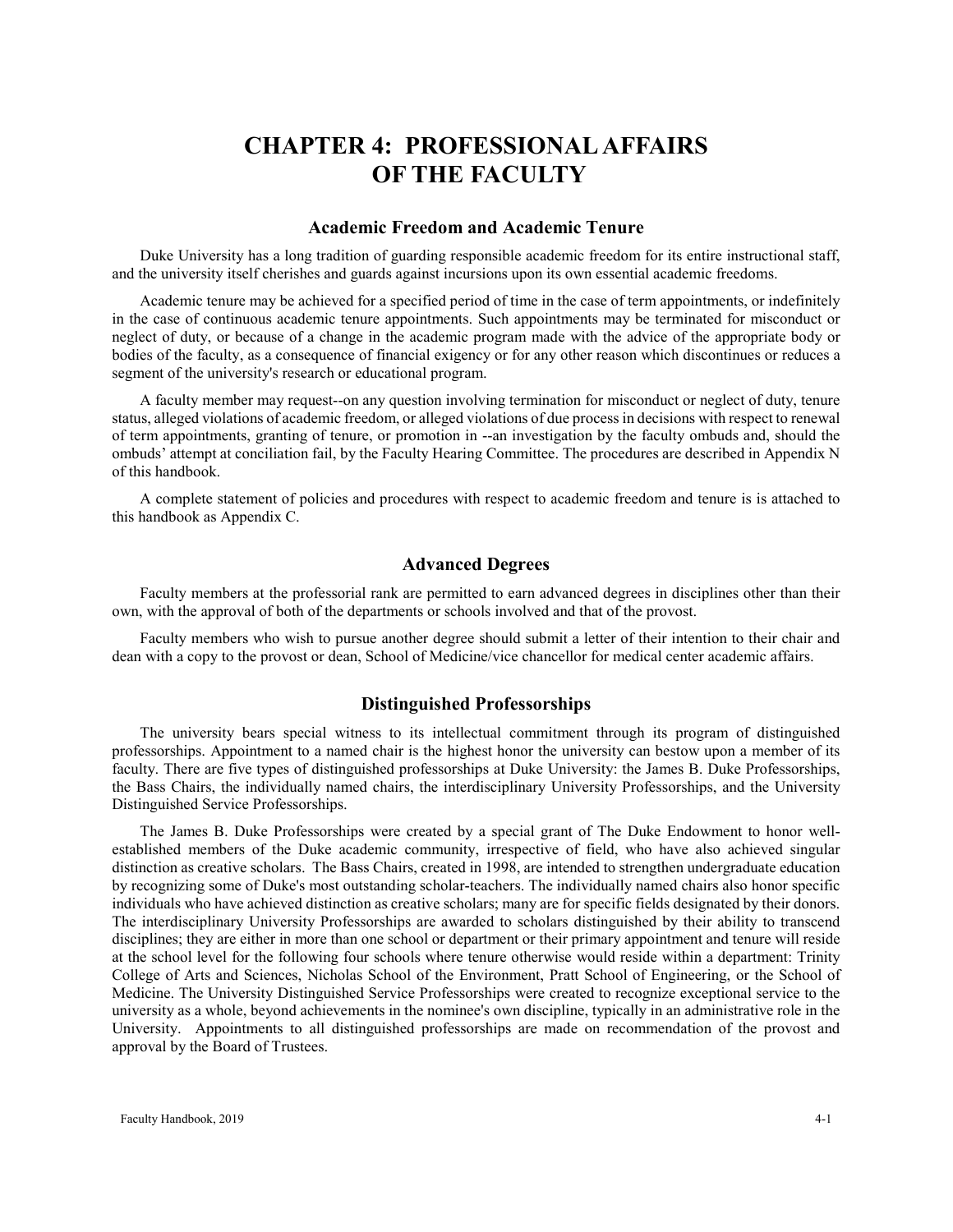Nominees for Bass Chairs are considered by the provost's Advisory Committee on Bass Chairs, which makes recommendations to the provost. This committee, nominated by the Executive Committee of the Academic Council and appointed by the provost, is composed of members selected from the Bass Society of Fellows, which includes both current and former Bass Chair holders.

Effective with academic year 2005/06, nominees for school-specific named chairs, joint school-specific professorships, and school-specific unfunded eponymous chairs are considered by the respective School Distinguished Professorships Committee, which makes recommendations to the dean, who in turn recommends recipients of specific named chairs to the provost. The provost must approve each school's proposed procedures and policies before they may take effect. Once approved by the provost, each individual school's procedures and policies document will be made available on the provost's website. In accordance with the school's written procedures, the dean will establish a School Distinguished Professorships Committee that is composed of either (1) all of the school's current tenured distinguished professorship holders or (2) members recommended by that school's faculty governance body and selected from among the school's current tenured distinguished professorship holders.

If questions arise as to whether any particular named professorship is university-wide or school-specific, the decision shall be made by the provost. The provost will convene an ad hoc Distinguished Professorships Committee as needed to review any special professorships that fall outside a traditional discipline.

In cases where a faculty member is being considered simultaneously for an appointment at Duke and a distinguished professorship, the provost's Advisory Committee on Appointment, Promotion, and Tenure (or its equivalent in law, clinical sciences, and nursing) is asked to consider the appointment to a tenured full professorship before consideration of the case for a named chair by any Distinguished Professorships Committee. Rules for selecting distinguished professorships can be found at:

[https://provost.duke.edu/sites/all/files/Distinguished\\_Professorships\\_Policy.pdf](https://provost.duke.edu/sites/all/files/Distinguished_Professorships_Policy.pdf)

# **Faculty Compensation**

Several important policies govern faculty compensation. The policies discussed in this section do not govern compensation to faculty members for consulting outside the university. The university's policy on consulting and other outside activities is treated separately in Chapter 5.

### **Base Salary Determination for Term of Academic Appointment**

Responsibility for faculty salary recommendations rests with the deans and directors reporting to the provost and with the dean, School of Medicine/vice chancellor for Medical Center academic affairs reporting to the chancellor for health affairs. Initial recommendations may be made by department chairs (or heads of analogous authorized faculty hiring units; see Chapter 2) in accordance with the organizational structure and budgetary practices of each school or unit. The recommendations of the deans, directors, and the vice chancellor for Medical Center academic affairs are approved by the provost or chancellor for health affairs, respectively. Approved salary recommendations become part of the budget proposal approved annually by the Board of Trustees. If the faculty member holds appointments in two or more units that contribute to his or her salary, the primary department shall be responsible for submitting the recommendation and coordinating joint approval with the additional unit(s).

### **Joint Funding of Academic Appointments**

A program, school, department, or other academic unit requiring the services of a member of the faculty from another academic unit on a regular basis should negotiate for those services with the individual and the department head or dean of the school of the faculty member's primary appointment or with the dean, School of Medicine/vice chancellor for Medical Center academic affairs. Allocation of salary costs for the individual involved, and the resulting adjustment of departmental or school budgets, should be negotiated by the appropriate dean(s), department head(s), director(s), and/or the dean, School of Medicine/vice chancellor for Medical Center academic affairs, and approved by the provost or chancellor for health affairs through regular budgetary processes as appropriate. (See also the section entitled Joint Appointments and Secondary Appointments in Chapter 2.) Occasional, as distinguished from regular, assistance across units should be provided without compensation as a service within the university community.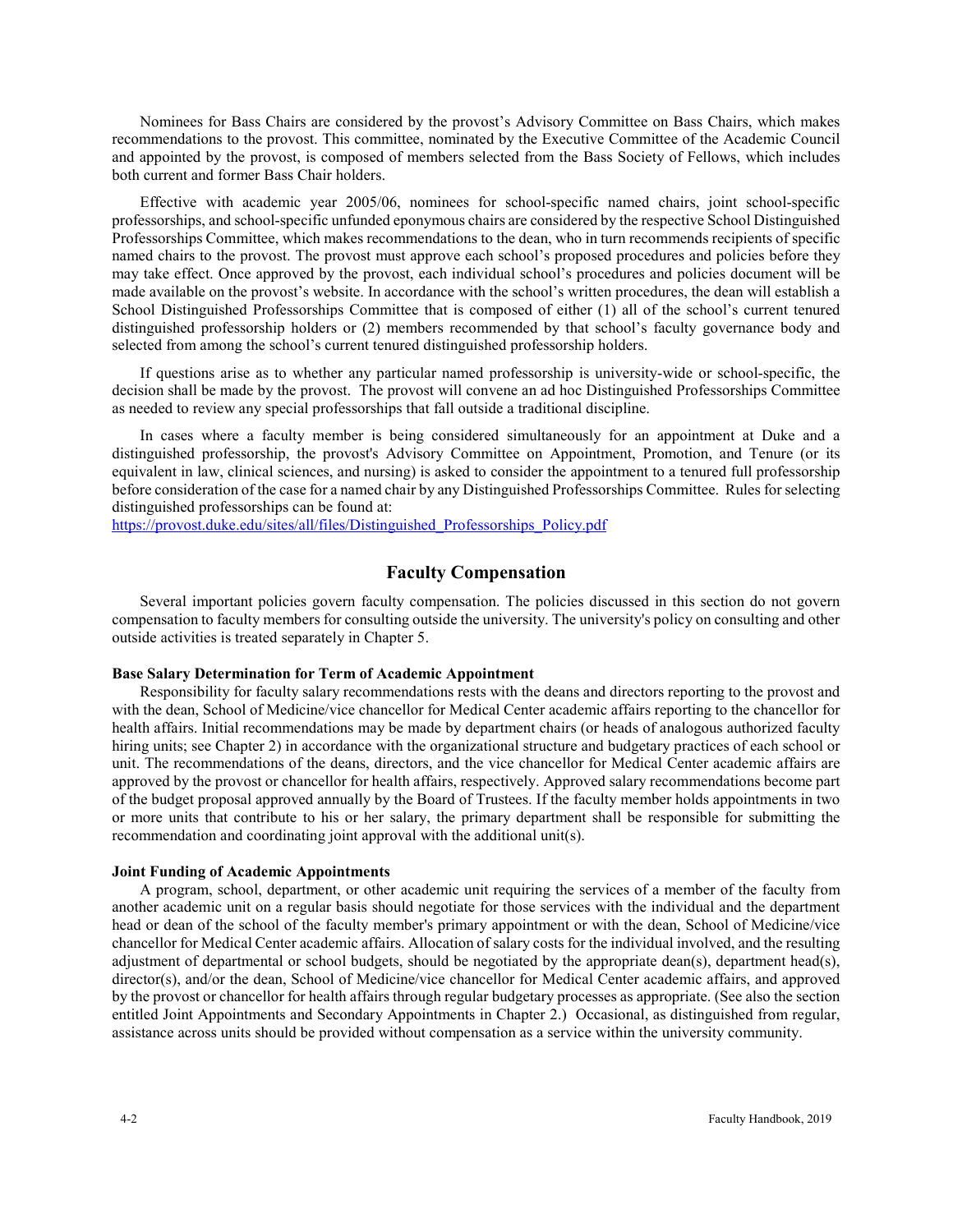### **Schedule of Payment**

Because the academic year runs from September through August, most faculty appointments outside the Medical Center begin in September. Thus, it has been policy in most of the units of the university to pay new faculty on ninemonth appointments their initial one-twelfth (1/12th) of salary in September of their first year and to continue payment through August of their terminal year (except for retirements or resignations that occur at other times in the year). For various reasons, this policy is at times unsatisfactory. In cases where duties are to be assumed prior to September, arrangements may be made for the appointment to begin in July or August. The formal appointment letter provided for the provost's files must accurately reflect the appointment date. If the appointment commences in a month other than September, then the final payment in the faculty member's terminal year is adjusted accordingly. Regardless of the appointment term, all full-time, regular rank faculty receive their compensation in twelve (12) monthly installments.

### **Special Compensation in Addition to Base Salary**

Outside the Medical Center, any pay for work performed in addition to the faculty member's normal duties as part of his or her regular academic and/or administrative appointment is considered special compensation by the university. The university recognizes two types of special compensation. Extraordinary pay is compensation for special assignments above and beyond the faculty member's regular work load (100 percent effort) for which he or she is already compensated through base salary. Supplementary pay is for assignments taken on (usually during the summer) that fall outside the faculty member's term of appointment, be it a nine-month, ten-month, or eleven-month appointment. In the extremely unusual situation where extraordinary pay is requested for an individual already receiving supplementary pay, both policies pertain. For additional information, please see the memo from the provost to the Deans and Directors in Academic Program Areas: <https://provost.duke.edu/sites/all/files/Special%20Compensation%20in%20Addition%20to%20Base%20Salary.pdf>

#### **Extraordinary Pay**

Normally, faculty members should not receive extraordinary pay, that is, remuneration for additional work performed during their regular appointment term, since they are already being paid for full-time service (100 percent effort). In unusual circumstances, however, particularly when a department other than the person's primary department is involved, a dean or director may request approval from the provost or the chancellor for health affairs to provide extraordinary pay. If the extraordinary pay is to be charged to a federal grant or contract, approval of the Office of Research Support is also required before any work may be performed in academic program areas and the Office of Research Administration for Duke Health entities. The provost and chancellor for health affairs from time to time issue guidelines for deans and program directors to follow in requesting permission to make extraordinary salary payments. Members of the faculty should work through their deans or the vice chancellor for Medical Center academic affairs in determining their eligibility for such payments. For Medical Center Management Center entities, please contact the SOM HR Management Center for details regarding its Extraordinary Pay Policy. For additional information, please see the memo from the provost to the Deans and Directors in Academic Program Areas: <https://provost.duke.edu/sites/all/files/Special%20Compensation%20in%20Addition%20to%20Base%20Salary.pdf>

### **Supplementary Pay**

Faculty members may receive supplementary pay for effort outside the term of their appointment according to the following guidelines (For additional information, please see the memo from the provost to the Deans and Directors in Academic Academic Program Areas: <https://provost.duke.edu/sites/all/files/Special%20Compensation%20in%20Addition%20to%20Base%20Salary.pdf>

#### **Nine-Month Appointments**

The term of appointment for non-medical faculty on nine-month appointments consists of an eight-month core which corresponds to the academic calendar established by the president each year (usually September through April) and a one-month period outside of the academic calendar. Responsibilities for the one-month outside of the academic calendar may be performed in any of the four remaining months provided that the timing of performance is such that commitments made on externally funded projects are met. Faculty members on nine-month appointments may receive summer supplements through the Duke University payroll system up to a maximum of three-ninths (3/9ths) of the base salary rate for the immediately preceding appointment term.

Faculty Handbook, 2019 4-3 If the summer supplements are for University or other non-federally funded work such as summer session teaching, independent study, special programs, or administrative assignments requiring summer effort, compensation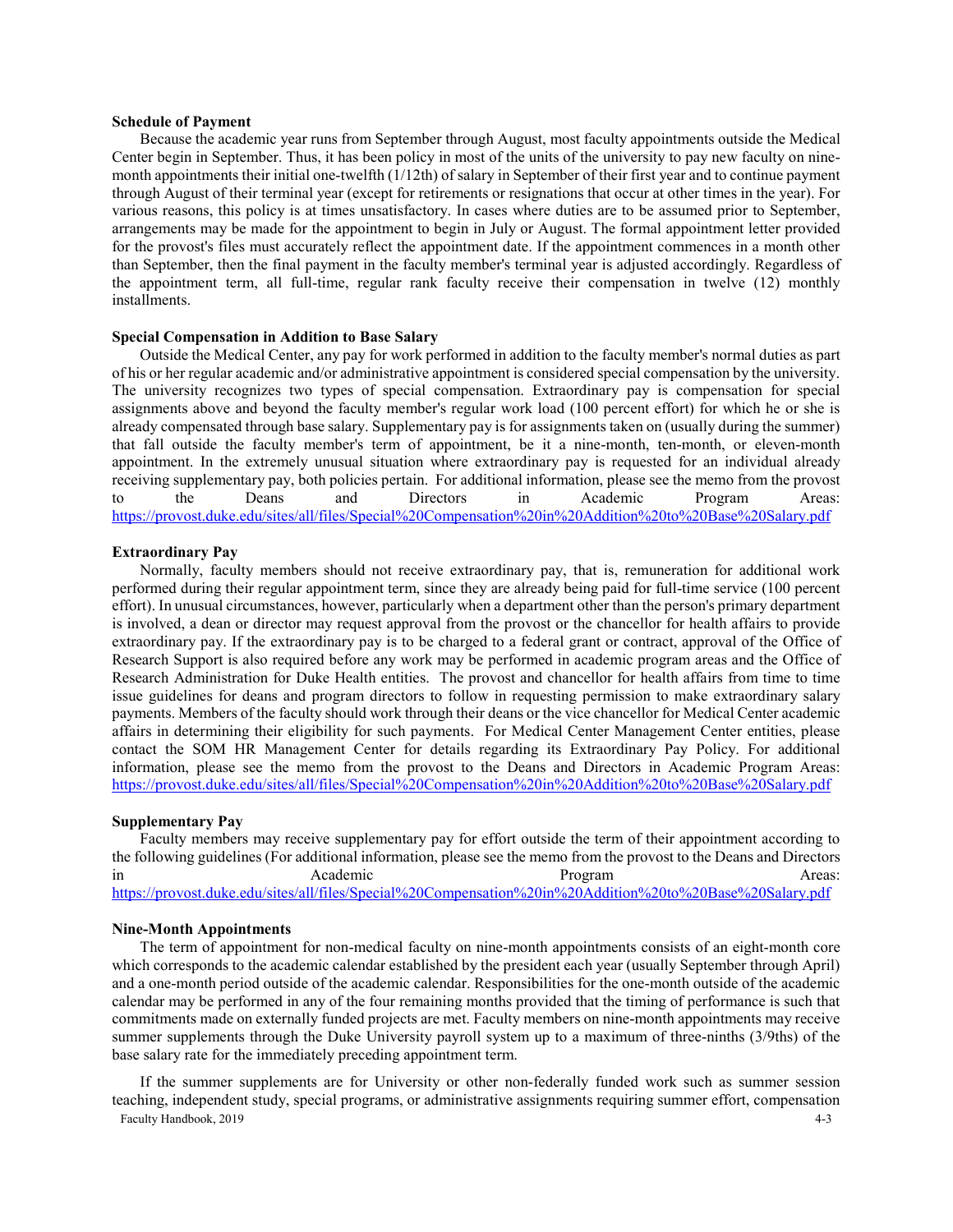up to 100% of one-ninth of a faculty member's salary can be paid in any three of the four designated summer months: May, June, July or August.

However, if summer supplements are for federally-sponsored projects, they must be handled differently. While faculty with committed summer effort on sponsored projects may still be paid a total of three-ninths summer salary, they should not receive 100% of one-ninth in any one month. Two different procedures must be followed. First, the University caps compensation from federally-sponsored research in any given summer month at 75% or less per month over each of the four summer months: May, June, July and August. Second, compensation from federal funding is limited to two and a half ninths and the final half ninth must be paid from University or other non-federal funds.

For faculty having three months of summer salary budgeted on their federal grants, the last half month of effort and salary would no longer be spent on grants during the summer but would be committed, performed and paid during the academic year. This practice will create a salary savings pool in each school's budget. From this pool of school funds the entire half month's worth of salary and fringe benefits will be used to pay the extra half month of salary needed to achieve a full three months of summer salary.

Salary supplements for non-medical faculty may be earned in May, June, July, or August depending on when the ninth month of the appointment term is taken. Grant recipients are expected to comply with the conditions of the granting agencies. No faculty member may receive more than twelve (12) months of base compensation and supplementary pay in any fiscal year unless permission is granted by the provost or chancellor for health affairs for the individual to receive extraordinary pay, as outlined above.

#### **Ten-month Appointments**

Faculty members on ten-month appointments are eligible to receive up to two-tenths (2/10ths) of the base salary rate for the immediately preceding appointment term. The same conditions apply as stated above for faculty members on nine-month appointments.

### **Eleven-month Appointments outside the Medical Center**

Faculty members outside the Medical Center on eleven-month appointments are eligible to receive up to oneeleventh (1/11th) of the base salary rate for the immediately preceding appointment term. The same conditions apply as stated above for faculty members on nine-month appointments.

#### **Twelve-month Appointments in the Medical Center**

Most faculty members in the Medical Center are on twelve-month appointments that resemble the twelve-month appointments of university staff. This means that compensation covers eleven months of effort and one month of paid vacation. One month of paid vacation is equal to 22 business days. Faculty cannot carry unused vacation days to the next year or receive compensation for unused vacation when terminating. Faculty members on twelve-month appointments in the Medical Center are not eligible to receive supplementary pay, but are eligible for extraordinary pay, as outlined above.

### **Vacation**

Faculty members with nine-, ten-, or eleven-month appointments outside the Medical Center are paid only for work performed during the period of their appointment plus any additional effort they expend for which they receive supplementary compensation. As a result, neither the base appointment nor any time for which supplementary compensation is received includes allowance for vacation and none should be reported on the annual effort certification report. As indicated above in the discussion of twelve-month Medical Center appointments, Medical Center base salaries do cover one month of vacation and annual effort reporting should reflect this fact.

# **Faculty Hearing Committee**

The Faculty Hearing Committee has two distinct functions. The first involves equal treatment in employment, without discrimination. Duke University prohibits discrimination and harassment, and provides equal employment opportunity without regard to race, color, religion, national origin, disability, veteran status, sexual orientation, gender identity, sex, genetic information, or age. We also make special efforts to recruit, employ and promote qualified minorities, women, individuals with disabilities and veterans. A faculty member who feels that an adverse employment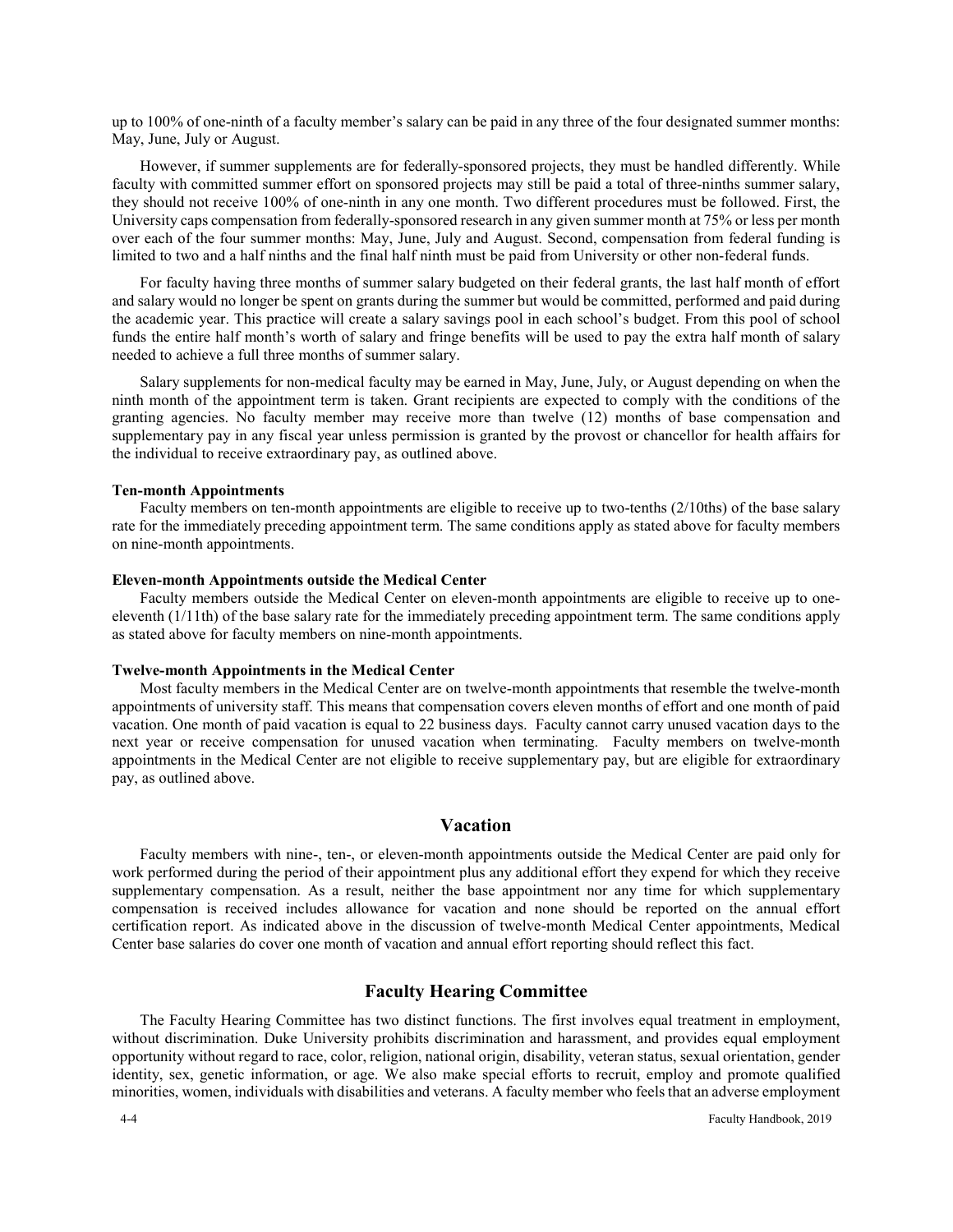action involved discrimination on such a basis may file a complaint with the ombuds or the Office for Institutional Equity. If the complaint is not resolved, and depending on the nature of the complaint, a hearing may be conducted followed by the opportunity for an appeal.

The second function of the Faculty Hearing Committee involves academic freedom and tenure. The ombuds and the Faculty Hearing Committee shall have jurisdiction to consider complaints from faculty concerning one or more of the following matters: dismissal for misconduct or neglect of duty; termination of appointment prior to its expiration date; disputed claims by a faculty member to the existence of tenure; allegations of violation of academic freedom; violation of academic due process with respect to an adverse employment or disciplinary action; and allegations of damaging instances of harassment directed against the complainant by other members of the university community after failure of a university officer or agency to resolve the matter.

Detailed descriptions of these functions are to be found in Appendix N of this handbook.

### **Faculty Recruitment**

When a faculty or staff position becomes vacant in any school or authorized unit, with the exception of the Schools of Medicine and Nursing, the head of that unit (dean, director) shall consult with the provost. The dean of the School of Nursing is authorized to hire faculty and staff, and consults with the chancellor for health affairs on major revisions of the school's size and structure. The dean of the School of Medicine/vice chancellor for Medical Center academic affairs shall report to the chancellor for health affairs. After authorization to fill the position has been obtained, the dean shall follow school policies for filling the position. In all cases these policies shall be consistent with Equal Employment Opportunity (EEO) regulations and university guidelines for the recruitment of minority and women faculty. Final approval for all tenured appointments, after the provost's and president's endorsements, rests with the Board of Trustees.

### **Flexible Work Arrangement Policy for Regular Rank Faculty Members**

All regular rank appointments to the faculty of Duke University are made as full time appointments. Recognizing the need for some faculty members to modify their work schedules for extended periods of time, the University may approve flexible work arrangements.

These flexible work arrangements are directed toward faculty members for whom Duke University represents their full professional obligation, but who wish to have the flexibility to continue a career in academics while balancing family, pre-retirement planning, or other personal priorities.

This policy does not apply to non-regular rank appointments, or to individuals with another professional endeavor beyond the current consulting policy (for example, this policy does not apply to faculty with clinical practices outside of the Duke Private Diagnostic Clinic or Duke Health).

Each department and/or school shall define a full time work load based on standards established for such activities as teaching, research, clinical activities, university service and administrative responsibilities as applicable. Because the type and acceptability of work load arrangements vary among departments, and because a large number of flexible arrangements in one department could weaken its ability to carry out all missions, the department chair, if applicable, or the dean of the school must approve all such requests.

A flexible work arrangement can be made for up to 3 years. Under certain circumstances the flexible work arrangement can be renewed for additional terms but in any event such renewal shall not infringe on the department's ability to carry out its mission. Each such determination will be made by the department chair if applicable or the dean of the school. In the case of pre-retirement agreements, longer arrangements are permitted on a case-by-case basis with approval of the Dean, provost and the University Counsel's office.

After appropriate discussion, the faculty member submits a request for a flexible work arrangement in writing (see the Flexible Work Arrangement Request Form for Regular Rank Faculty, [https://provost.duke.edu/sites/all/files/Flexible%20Work%20Arrangement%20form%20-%20Editable.pdf\)](https://provost.duke.edu/sites/all/files/Flexible%20Work%20Arrangement%20form%20-%20Editable.pdf) to the department chair, if applicable, or the dean of the school. The approved request, including the agreed upon 1) modification in duties, 2) compensation, and 3) the proposed total time for which the flexible arrangement will be in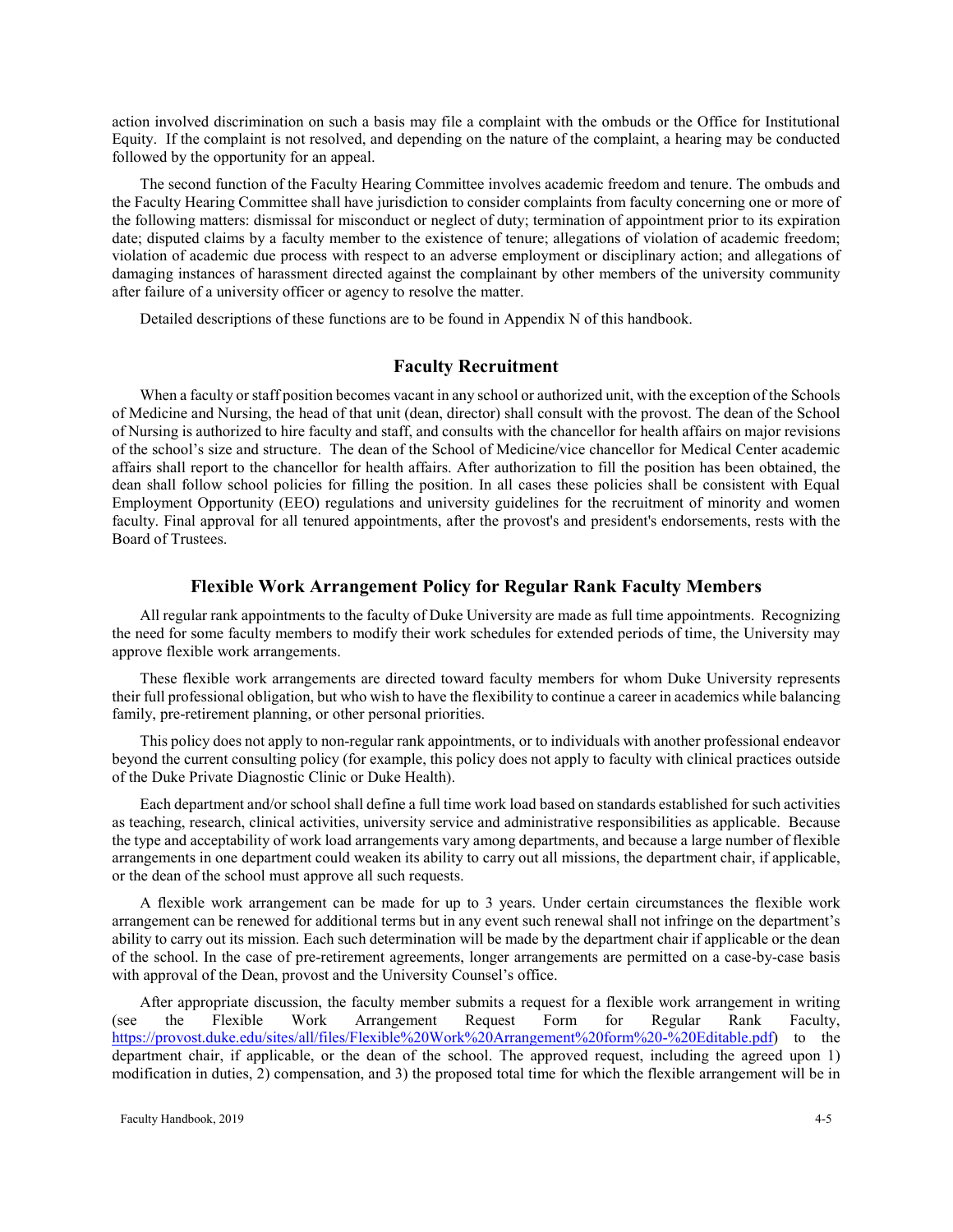effect, then goes from the department chair to the dean. Approved flexible work arrangements will then be sent to the provost for signature. The Provost's Office will monitor usage of this policy.

Faculty members on the tenure track are automatically eligible for 3 months of tenure clock relief for each year of approved Flexible Work Arrangement. However, as outlined in the tenure clock relief policy, there is a 3-year (36 month) overall limit in tenure clock extension. Faculty members may opt out of tenure clock extension.

The University will continue to pay the employer's share of the cost of fringe benefit programs such as health care insurance, group life insurance, and the Faculty/Staff Retirement Plan for a faculty member on an approved flexible work arrangement. Where applicable, the benefit will be based on the revised salary.

Nothing contained in this proposal shall imply or suggest a status of less than full time employment for faculty who are working a modified schedule pursuant to this policy. Those individuals with approved flexible work arrangements shall continue as full colleagues, and are eligible for the rights and privileges of the full time faculty. They are beholden to policies affecting the faculty, as delineated in the Faculty Handbook, including criteria for promotion and tenure.

# **Leaves of Absence - Academic**

### **Junior Faculty Research Leaves**

Tenure track faculty who do not hold tenure but have been reappointed to a second term appointment, usually for four years, are eligible to apply for a junior faculty leave. The intent of this program is to give junior faculty in Arts and Sciences, Business, Divinity, Engineering, Environment, Law, and Public Policy the opportunity to develop their scholarly potential in advance of their review for tenure.

Qualifying faculty members who are interested in the leave program should submit research proposals to their dean with recommendations from the program director or department chair when appropriate.

Faculty members whose proposals are funded will be entitled to a one-semester leave with pay. This leave will not interrupt the tenure clock nor will it alter the individual's continuous service at Duke University. Faculty members who receive fellowships or grants may supplement their one semester research leave with an additional one-semester leave.

#### **Leaves Without Pay/Non-Sabbatical Competitive Leaves**

As an administrative policy, the university usually finds a way to grant leaves without pay to members of the faculty who have an opportunity to further their own research or scholarly interests, or otherwise to contribute to the academic program of the university. While the university's fringe benefit pool does not cover benefits for faculty members on leave without pay, professors who have received fellowships may ask their deans to provide, with the understanding that there may be adverse tax consequences to the faculty member involved, the university's contribution to benefits from operating budgets within the school. While it may not be possible for the school to cover the university's contribution in all cases, every effort will be made to do so when fellowships are inadequate. All such requests should be reported to the provost. Some schools may provide full or partial funding for academically justified leaves (other than sabbatical leaves) for a limited number of faculty selected through a competitive process instituted by the dean and approved by the provost. Leaves of absence from the university are limited to two years out of every seven except in extraordinary circumstances. Continuous service shall not be interrupted by approved leaves of absence, and time on leave will count as qualified time for tenure unless the provost determines otherwise when the leave is granted. However, time on leave without pay will not count toward sabbatical leave.

Procedures for applying for leaves without pay may be found under sabbatical leaves below.

#### **Sabbatical Leaves**

The primary purpose of sabbatical leave is to increase the value of the professor's further service both to his or her profession and to the university. Although there may be exceptions, such a purpose is ordinarily served by the pursuit of scholarship (e.g., for teaching abroad, study, research, or publication undertaken to further the solution of pedagogical and administrative problems). Sabbatical leaves are not to be used for purposes of recreation or general travel.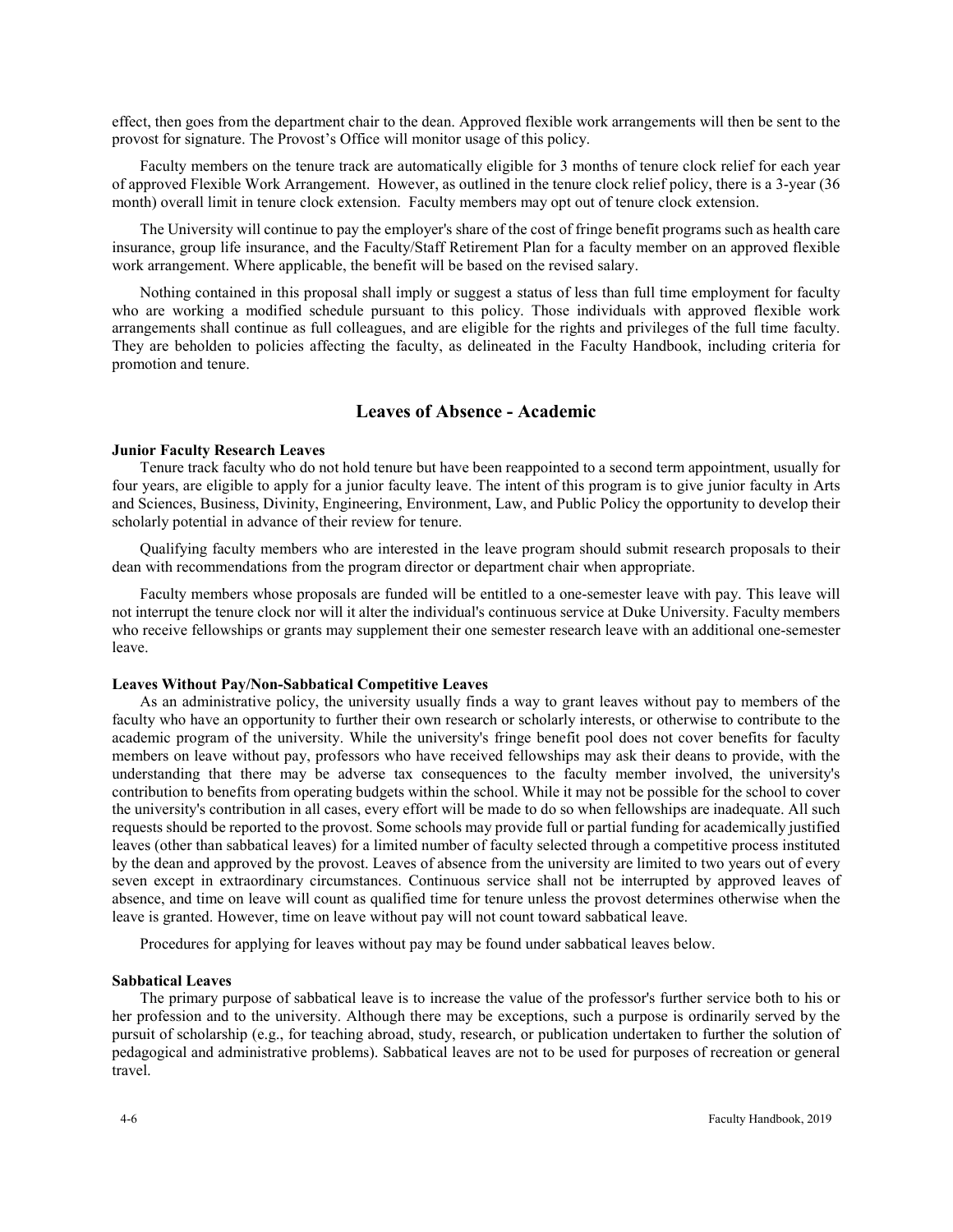- 1. Each tenured member of the University Faculty shall be eligible for sabbatical leave after no more than each six years of active service to the University in faculty positions of regular rank. Active service provisions may be determined on a school by school basis. Such leave may be taken for a full year at half salary or a half year at full salary.
- 2. Individual schools, upon approval by the provost, may institute programs to enable eligibility for sabbatical leaves for tenured members of the University Faculty of the rank of professor, associate professor, or assistant professor after a period of active service to the University of less than 6 years but no less than 3 years.
- 3. Sabbatical leave may be granted upon the written recommendation of the dean of the appropriate college or school, and then approved by the provost and the president.
- 4. The year in which sabbatical leave is taken will not count towards eligibility time for subsequent sabbatical leave.
- 5. Time on approved paid medical and/or parental leaves will count toward eligibility for subsequent sabbatical leave.
- 6. Qualifying faculty who were appointed prior to September 1982 may count time spent as an instructor in their years of service.
- 7. When eligibility for sabbatical leave is not clearly established, the case should be discussed with the appropriate dean, provost, or the dean, School of Medicine/vice chancellor for medical center academic affairs.

### **Application Procedure for Sabbatical Leaves or Academic Leaves of Absence**

The following procedure should be followed in applying for either a sabbatical leave or an academic leave without pay.

- 1. A letter requesting the leave should be addressed to the department chair and dean before December 1 of the year preceding the academic year for which leave is requested. In exceptional cases, a slightly later request will be considered. The letter should contain a statement by the faculty member explaining how he or she expects to use the leave, where he or she expects to be during the leave, and a clear statement indicating whether he or she is requesting a sabbatical leave of one semester at full pay, one year at half pay, or a leave of absence without pay for an indicated period.
- 2. The department chair will send a letter to his or her dean, stating whether he or she endorses the applicant's leave request and whether supplemental instructional funds may be needed to meet teaching obligations during the applicant's leave period.
- 3. Copies of these letters should be sent to the provost and, if appropriate, to the dean, School of Medicine/vice chancellor for medical center academic affairs.
- 4. The dean (department chair in the School of Medicine) will send a letter to the provost or dean, School of Medicine, vice chancellor for medical center academic affairs stating whether he or she endorses the requested leave and indicating whether the leave will necessitate provision for replacement of instructional time. Only when both the department chair and dean have endorsed the leave will the provost consider the request. Final responsibility for granting sabbatical leaves rests with the provost.
- 5. Upon return from leave, the faculty member is expected to give a full report in writing to his or her department chair, dean, and to the provost or dean, School of Medicine/vice chancellor for medical center academic affairs.

## **Granting of Sabbatical Leaves**

Normally, a sabbatical leave is not granted if the applicant's request is for the purpose of accepting remunerative employment. This rule does not apply to the acceptance of fellowships and similar grants which serve the purposes outlined above. Furthermore, there may be other situations in which acceptance of a remunerative position may lead to a fulfillment of the primary purpose of increasing the value of the professor's further service to his or her profession and to the university.

Any person granted sabbatical leave is expected to return for at least one year's service following the leave. Sabbatical leave may be granted for a full year at half salary or for a half year at full salary.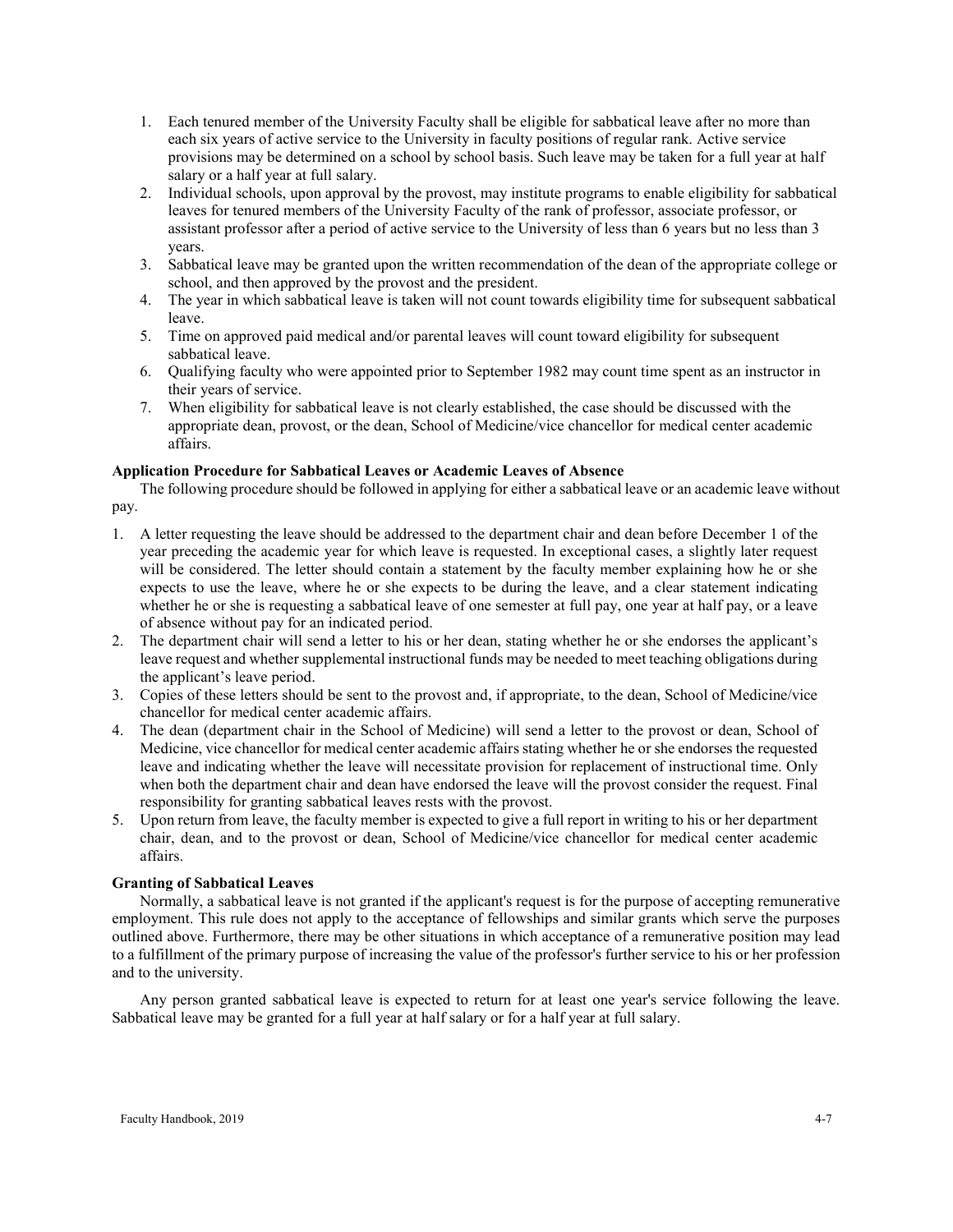# **Other Matters Relating to Leaves**

- 1. Requests for sabbatical leaves and leaves of absence are due by December 1 of the year preceding the leave. However, some requests cannot be firm at that time, since leaves are often contingent on obtaining funds from outside the university, and notification dates may be in the spring. For planning purposes in the department or school as well as in central administration, in cases where the leaves are contingent on funding or on other factors, it is desirable that the request made before December 1 be, in effect, a letter of intent rather than a firm request. The chair or dean should endorse the leave at that time, implying approval of the leave if the contingency is satisfied. The faculty member should write again to the provost or dean when plans are firm, with copies to the chair and dean or the dean, School of Medicine/vice chancellor for medical center academic affairs as appropriate. The provost will then write the faculty member.
- 2. A faculty member who learns well after December 1 about an opportunity to take a leave during the following year may request the leave. Approval will depend heavily on whether the program can be adjusted to accommodate the absence of the faculty member. Such late requests are usually for leaves of absence rather than sabbaticals.
- 3. Information concerning eligibility status may be obtained by calling the appropriate dean's office or the Office of the Provost.
- 4. Since sabbatical leaves are for the purpose of enhancing the stature of the individual, there should be an opportunity for at least one year of service after taking a sabbatical. Non-tenured faculty members should therefore not request a sabbatical for the seventh year. In the event tenure is granted, every year of service in the unmodified rank of assistant professor, associate professor, or full professor is counted toward eligibility.
- 5. Questions arise frequently about the pay period (or absence of pay) in connection with leaves. The following dates apply:
	- a. Sabbatical for fall or spring semester--no change in pay.
	- b. Sabbatical for fall and spring semesters--half pay from July through June.
	- c. Leave of absence during the fall semester--no pay or benefits from July through December.
	- d. Leave of absence during the spring semester--no pay or benefits from January through June.
	- e. Leave of absence for fall and spring semesters--no pay or benefits from July through June.

These dates indicate that the pay period in connection with leaves for the fall semester is the six-month period beginning July 1, and the pay period in connection with leaves for the spring semester is the six-month period beginning January 1. Duke will continue to make university contributions to the Faculty and Staff Retirement Plan while on sabbatical leave based on actual pay received.

6. When a grant to the university is used to pay the other half of full-year sabbatical leave pay, or full or partial pay during a leave of absence, written authorization from the principal investigator is needed to charge such pay to the grant. Since fringe benefits are charged to the grant at the audited percentage of salary, it may be advantageous to a faculty member in some cases to receive a fixed sum grant or fellowship directly from the agency rather than through the university; in this way the full sum would be available for salary.

### **Government Service Leaves**

A faculty member may be placed on leave to accept a temporary governmental position at a federal agency. These agreements are intended to enhance cooperation between universities and the federal government, to take advantage of unusual expertise, skills or talents, or to provide professional development opportunities. The federal government reimburses universities for the costs of salary and benefits for up to one year, renewable. Should the agency not reimburse at the faculty member's full salary and/or benefits, it is up to the discretion of the dean or director to adjust pay and/or benefits to the full amount. Such a leave is granted through the Intergovernmental Personnel Act (IPA) Mobility Program (US Office of Personnel Management, Enacted 27 May 1997, Intergovernmental Personnel Act of 1997.)

# **Leaves of Absence – Non-Academic Reasons**

### **Family Medical Leave**

As per the Family Medical Leave Act (FMLA), both regular rank and non-regular rank faculty members who have been employed at Duke University for at least 12 months (need not be consecutive), and have worked at least 1250 hours during the preceding 12 months, are eligible for this type of leave. This includes Military Family Leave as outlined below.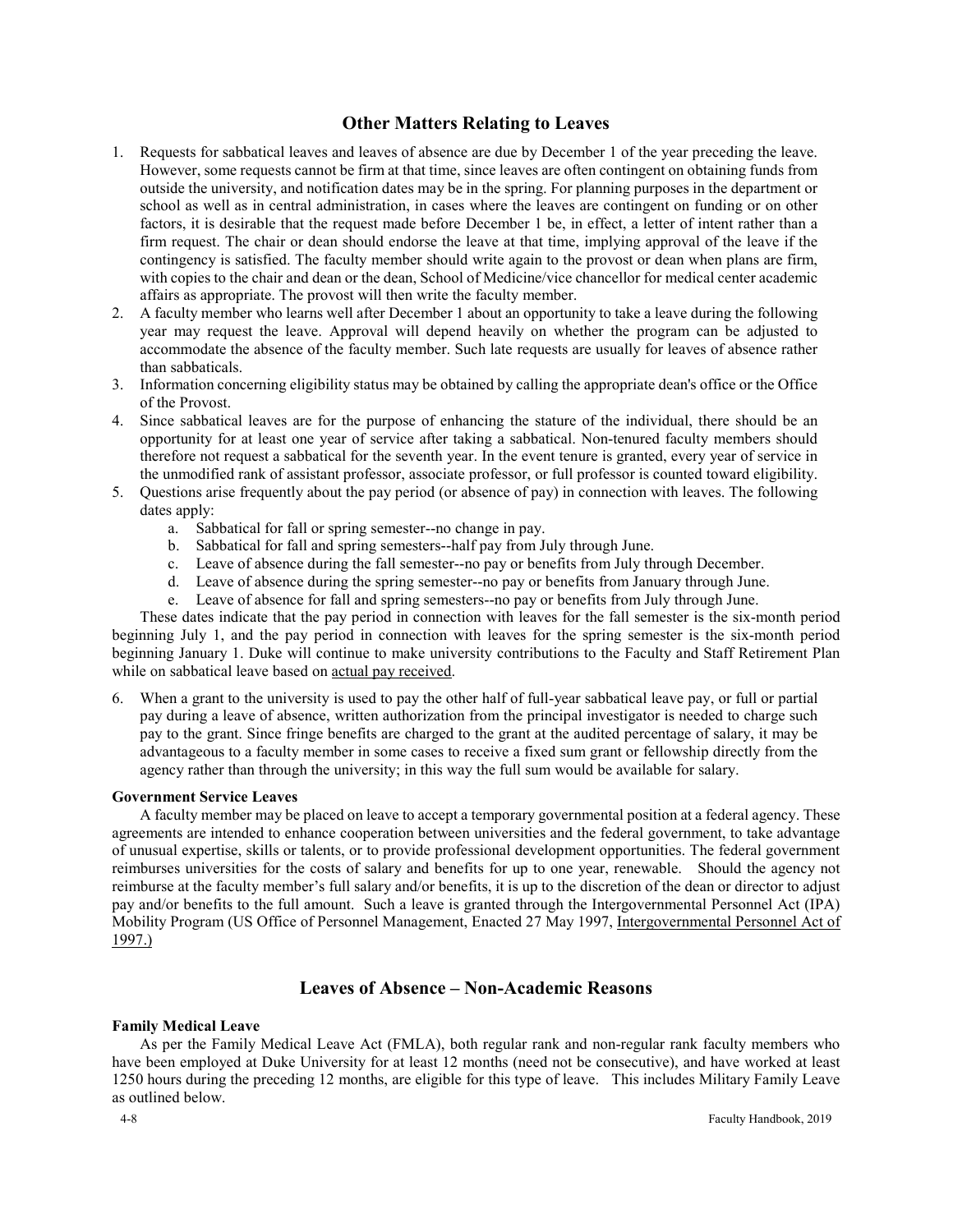FML entitles eligible faculty to unpaid time away from work for up to a total of 12 weeks within a rolling 12month period. Time off for FML may be taken in consecutive days or on an intermittent basis. FML may be taken for the following reasons:

- The care of a child following birth or the adoption or placement of a child with a faculty member for foster care;
- The care of a family member who has a serious health condition;
- Faculty with health conditions serious enough to cause inabilities in normal work performance.
- The care of a spouse, son, daughter, parent, or next of kin of a covered service member recovering from a serious illness or injury sustained in the line of duty on active duty (Military Family Leave).

Family Medical Leave should not exceed 12 weeks within a rolling 12-month period. Military Family Leave, in combination with all Family Medical leave, should not exceed 26 weeks with in a 12 month period. "Intermittent leave" is understood as time off in increments shorter than 12 consecutive weeks. Intermittent leave may be taken for the care of a spouse, registered same-sex partner, child, or parent who has a serious health condition - or for a faculty member's own illness. Neither the care of a child following birth or the adoption or placement of a child with a faculty member for foster care may be taken intermittently. Parental Leave may only be taken on an intermittent basis if they are medically necessary.

Note: While FML is unpaid leave, it must be taken concurrently with other paid leaves such as Temporary Medical Leave or Parental Leave, where eligible.

For faculty members who have less than one (1) year of service or less than 1250 hours worked within the 12 month period, temporary medical leave and parental leaves may be available for an event that would normally qualify for FMLA. FML must be taken concurrent with either of these types of leave if the faculty member is eligible for FMLA and the absence is an FMLA qualifying absence.

Benefits will continue during FML and Duke will continue to pay the employer's share of the cost of health care premiums during the FML period (12 or 26 weeks) and during any other paid leave status. The faculty member should contact the Benefits Office at 684-5600 to determine the procedure for payment of his or her share under group insurance plans should he or she go on unpaid status. For additional information on FMLA eligibility, qualifying events and benefits, see the Duke HR website [\(www.hr.duke.edu.](http://www.hr.duke.edu/)) See below for the process on requesting leave.

### **Military Leave**

Military leaves of absence will be provided to regular rank and benefits-eligible faculty on multi-year appointments in accordance with the Uniformed Services Employment and Reemployment Rights Act (USERRA) and applicable North Carolina laws that protect individuals with military commitments from detrimental employment decisions based on those commitments. Military leaves of absence may be paid or unpaid leaves in accordance with the provisions of this policy.

Definition: "Military Leave" is any time off that is provided to faculty who are members of the National Guard or other reserve component of the United States Armed Services and who are called to active duty, attend scheduled reserve service, and/or temporary training duty.

The Uniformed Services Employment and Reemployment Rights Act (USERRA) was signed on October 13, 1994. The Act applies to persons who perform voluntarily or involuntarily duty in the "uniformed services" - including the Army, Navy, Marine Corps, Air Force, Coast Guard, and Public Health Service commissioned corps, as well as the reserve components of each of these services. Federal training or service in the Army National Guard and Air National Guard also gives rise to rights under USERRA.

Uniformed service includes active duty, active duty for training, inactive duty training (such as drills), initial active duty training, and funeral honors duty (performed by the National Guard and reserve members), as well as the period for which a faculty member is absent from Duke for the purpose of an examination to determine fitness to perform any such duty.

Permanent Active Duty: Military Leave without pay should be granted upon a faculty member's submission of Department of Defense orders setting forth the commencement of military duty and its expected duration. During the period of Military Leave, faculty remain fully eligible to participate in the Group Life Insurance and health care insurance programs so long as their portion of the premium is paid.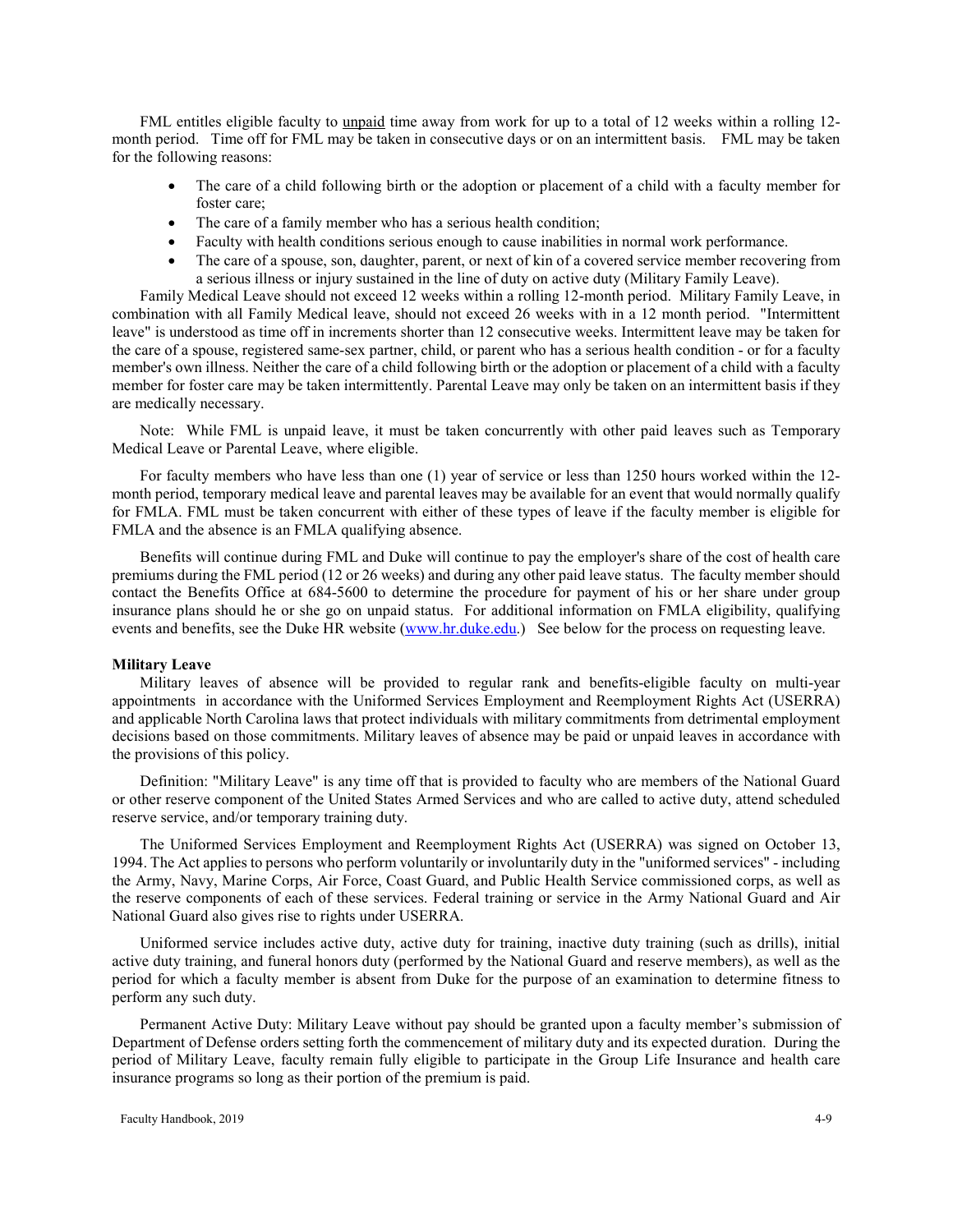### **Personal Leave**

Faculty members may request a personal leave for unique and extraordinary reasons. For approval, such leave must be requested in advance and shown to be of mutual benefit to both Duke and the faculty member. Personal leave will be granted for a period of up to one year. Under special circumstances, the personal leave could be extended beyond one year.

Regular rank faculty may consider requesting a Flexible Work Arrangement rather than a personal leave for circumstances where they do not need to be away from all their professional duties for an extended period of time.

#### **Temporary Medical Leaves**

A regular rank faculty member shall be granted temporary medical leave with pay in the event of illness, injury, or other temporary medical restriction if the restriction will exceed four weeks. Temporary medical leave may be extended up to one year. If replacements for instructional time are needed, the salaries for those replacements will be paid from school or institute funds. The university will continue to pay the employer's share of the cost of fringe benefit programs such as health care insurance, group life insurance, or the Faculty/Staff Retirement Plan for a faculty member on temporary medical leave. A faculty member returning from a temporary medical leave must provide evidence from his or her physician that he or she is able to return to work.

Nothing in this policy shall be construed to preclude a part-time temporary medical leave if such a leave takes better account than a full-time leave of the particular nature of a faculty member's temporary medical restriction and the particular needs of his or her department. However, in no event shall a faculty member who has temporary medical leave be compelled to waive any part of the temporary medical leave to which he or she is entitled under this policy.

Time away under this policy counts as leave time under the Family Medical Leave Act. If the illness, injury, or other temporary medical restriction extends longer than three months, the Office of Benefits Administration should be contacted to determine if a Long-Term Disability Leave is more appropriate for the circumstances (see Long-Term Disability Leaves).

### **Temporary Parental Leaves – Regular Rank Faculty[1](#page-9-0)**

A regular rank faculty member on a multiple-year appointment (regular rank faculty in the School of Medicine and School of Nursing<sup>[2](#page-9-1)</sup>) shall be granted a one-semester, i.e., fall semester or spring semester, (up to three months for the School of Medicine and School of Nursing) leave with pay in the event of the birth of a child, the adoption of a child (under six years of age), or the birth of a domestic partner's<sup>[3](#page-9-2)</sup> child. A faculty member who adopts a spouse or partner's previous child(ren) is not eligible for this leave. The leave must commence within twelve months of the date of birth or adoption (proximate to birth or adoption for the School of Medicine and School of Nursing)<sup>[4](#page-9-3)</sup>. In order for provision to be made by the academic unit for replacement of instructional time, requests for parental leave must be made within three months of confirmation of adoption or of pregnancy, or as soon as practicable once the adoption/pregnancy has been confirmed. If both parents are regular rank faculty members on a multiple-year appointment (regular rank faculty in the School of Medicine and School of Nursing), each parent is eligible to receive the parental leave benefit. The head of the academic unit (e.g., the department chair or dean) must indicate in writing to the dean and/or provost, after affirmation of the requestor, that the faculty member requesting parental leave

<span id="page-9-0"></span><sup>1&</sup>lt;br>The parental leave policy becomes effective August 3, 2020. Time away under this policy counts as leave time under the Family Medical Leave Act. While consistent language is used with one child at a time being born or adopted, it is recognized that multiple births, or multiple-adoptions, will occur in some cases. These will not affect either the parental leave or the tenure clock relief policy.

<span id="page-9-1"></span><sup>&</sup>lt;sup>2</sup> For the School of Medicine and School of Nursing, this benefit does NOT apply to regular-rank faculty who have received appropriate notice of intent not to renew their faculty appointment.

<span id="page-9-2"></span> $3$  The term "domestic partners" specifies that the partners: (a) live in a committed family relationship; (b) share joint responsibility for one another's common welfare and basic needs; (c) are each other's sole spousal equivalent and intend to remain as such or as spouses indefinitely.

<span id="page-9-3"></span> $<sup>4</sup>$  The Schools of Medicine and Nursing would allow for a delayed start if an infant spent time in the intensive care nursery.</sup>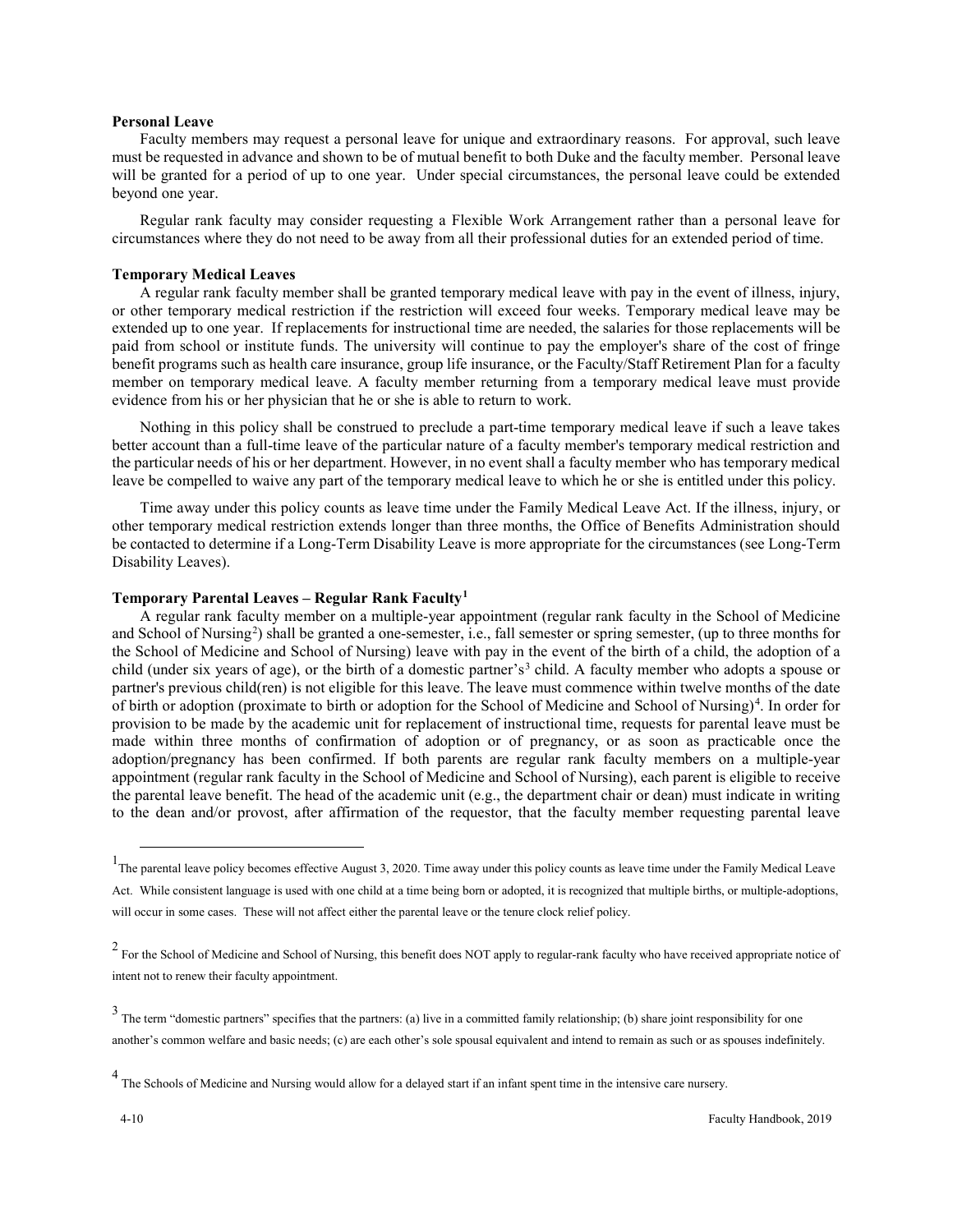understands that a temporary parental leave is granted to provide time for the faculty member to care for and bond with a newborn or a newly adopted child (under six years of age) within the faculty member's immediate family unit. In the School of Medicine, the department chair will develop a plan for management of clinical and teaching responsibilities that will be approved by the dean. In the School of Nursing, the department program director and executive vice dean, respectively, will develop a plan for management of clinical and teaching responsibilities that will be approved by the dean. The department chair (School of Medicine) or the dean (elsewhere) then will send a letter to the dean or vice chancellor for health affairs or the provost indicating whether the leave will necessitate provision for replacement of instructional time.

As above, if replacements for instructional time are needed, the salaries for those replacements will be paid from school or institute funds. The university will continue to pay the employer's share of the cost of fringe benefit programs such as health care insurance, group life insurance, or the Faculty/Staff Retirement Plan for a faculty member on temporary parental leave.

When a temporary parental leave is granted for non-tenured tenure-track faculty, an automatic one-year extension of the tenure probationary period will be approved (see Tenure Clock Relief section). It is understood that the faculty member may, nevertheless, choose to be reviewed for tenure at any appropriate time within the probationary period.

#### **Temporary Parental Leaves – Non-Regular Rank Faculty1**

 A full time, salaried non-regular rank faculty member shall be granted a six-week leave with pay in the event of the birth of a child, the adoption of a child (under six years of age), or the birth of a domestic partner's child. Moreover, six additional weeks of unpaid leave are allowed under the Family and Medical Leave Act, for a combined total of up to 12 weeks of leave. A faculty member who adopts a spouse or partner's previous child(ren) is not eligible for this leave. The leave must commence proximate to birth or adoption, with proximate being defined as reasonably related to the birth or adoption of the child. If both parents are non-regular rank faculty, each parent is eligible to receive the parental leave benefit.

In order for provision to be made by the academic unit for replacement of instructional time, requests for parental leave must be made within three months of confirmation of adoption or of pregnancy, or as soon as practicable once the adoption/pregnancy has been confirmed. The head of the academic unit (e.g., the department chair, dean, or director) must indicate in writing to the dean and/or provost, after affirmation of the requestor, that the faculty member requesting parental leave understands that a temporary parental leave is granted to provide time for the faculty member to care for and bond with a newborn or a newly adopted child (under six years of age) within the faculty member's immediate family unit. In the School of Medicine, the department chair will develop a plan for management of clinical and teaching responsibilities that will be approved by the dean. In the School of Nursing, the executive vice-dean will develop a plan for management of clinical and teaching responsibilities that will be approved by the dean. The department chair (School of Medicine) or the dean (elsewhere) will include in the letter recommending leave to the dean of the School of Medicine or provost an indication whether the leave will necessitate provision for replacement of instructional time. If replacements for instructional time are needed, the salaries for those replacements will be paid from school or institute funds. The university will continue to pay the employer's share of the cost of fringe benefit programs such as health care insurance, group life insurance, or the Faculty/Staff Retirement Plan for a faculty member on temporary parental leave.

#### **Leave request process for leaves for non-academic reasons:**

To request a leave, the faculty members should either complete the form linked below or write a letter requesting any non-academic leave of absence. After appropriate discussion, the faculty member submits the written request to the department chair, if applicable, or the dean of the school or director of the institute. The approved request then goes from the department chair to the dean or institute director. Approved requests will then be sent to the Provost for signature.

In the case of FMLA, temporary medical leave or parental leave (when applicable), it should be accompanied by a physician's statement regarding the medical condition for the faculty member or his/her qualifying family member, Appropriate forms are available with the department administrator.

In the case of parental leave, the head of the academic unit (e.g., the department chair or dean) must indicate in writing to the dean and/or provost his/her clear understanding, after affirmation by the requestor, that the parent requesting parental leave will be the primary caregiver to the child, where primary caregiver is defined as the individual who has primary responsibility for the care of the child immediately following the birth or the coming of the child into the custody, care and control of the parent for the first time. This definition applies to both births and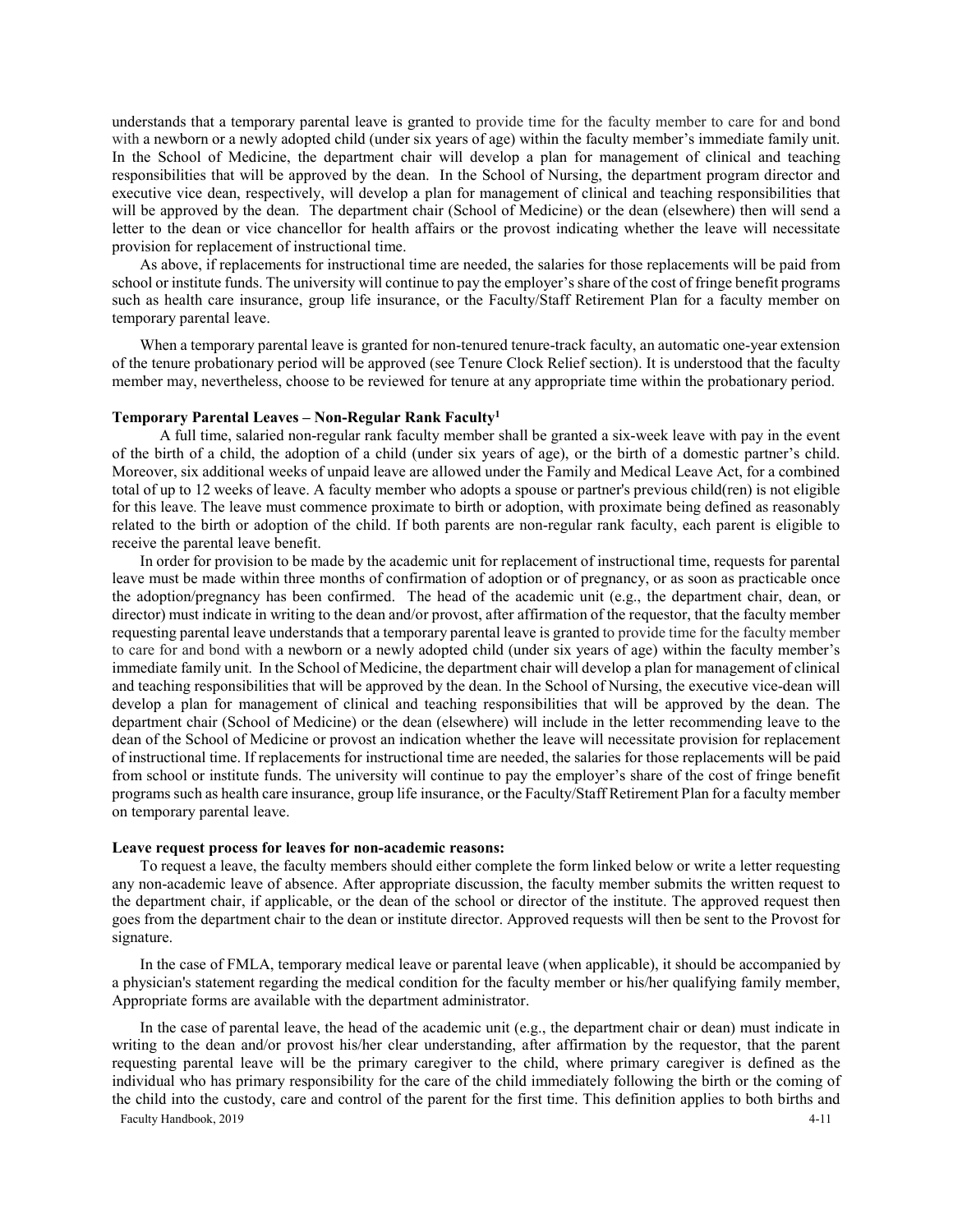adoptions. In the School of Medicine the department chair and in the School of Nursing the executive vice-dean in consultation with the associate deans for academic and research affairs will develop a plan for management of clinical and teaching responsibilities that will be approved by the dean.

The university will continue to pay the employer's share of the cost of fringe benefit programs such as health care insurance or the Faculty/Staff Retirement Plan for a faculty member on temporary medical, parental or paid personal leave.

- Faculty who take leave for illness/injury must provide a physician's release to return to work.
- Duke does not pay a faculty member's share of Duke-sponsored insurance programs while the faculty member is on unpaid personal leave. The faculty member and covered dependents are eligible for continued coverage under COBRA.

# **A printable application form for these leaves is available at:**

### **<https://provost.duke.edu/sites/default/files/Leave%20Application%20Form.pdf>**

### **Long-Term Disability Leaves**

In case of long-term disability (exceeding four months), the faculty member should contact the Office of Benefits Administration (Private Diagnostic Clinic for clinical faculty members of the PDC) for information regarding benefits under the university's long-term disability insurance program. A faculty member should notify the appropriate dean in writing, with a copy to the department chair and the provost, or, if appropriate, to the chancellor for health affairs, of the application for long-term disability. The department will be notified by the Office of Benefits Administration (Private Diagnostic Clinic for clinical faculty members of the PDC) of the approval/denial of the long-term disability insurance payments, the department should inform the dean, who will notify the provost about the status of the faculty member's application.

# **Liability Coverage**

# **Legal Assistance to Participants in the Academic Peer Review**

The academic peer review process is essential to the perpetuation of excellence at Duke. The university considers the participation of members of the faculty and professional librarians in the peer review process--both within and outside of Duke--to be part of their regular duties as Duke faculty members or librarians. Responsible participation in this important service to the academic community should not place individuals at personal risk because of their contribution to it. Accordingly, the university is prepared, to the extent permitted and in the manner provided by the North Carolina Nonprofit Corporation Act, to offer legal assistance and indemnification to the faculty members and librarians who face the risk of legal involvement and associated financial expense arising from their service to Duke University as a participant in the peer review process.

### **Memberships and Dues**

Each member of the academic community may belong to any number of professional organizations. However, personal memberships may not be paid by the university from regular departmental funds. In rare instances, it may be advantageous to have the university represented in a particular regional or international organization, and in such cases, special approval for university payment of dues must be requested from the appropriate university officer at the level of vice president. In other instances, a person may be expected to represent the university in a professional organization only because of the administrative position he or she holds at Duke University. Such requests may also be approved.

# **Nepotism**

4-12 Faculty Handbook, 2019 It is the intent of the university that employees not be involved in decisions affecting the faculty appointment of individual members of their immediate family (including spouse, same sex partner, children, parents, brothers, sisters, step-parents, step-children, step-brothers, and step-sisters) and extended family (including grandparents, parents-in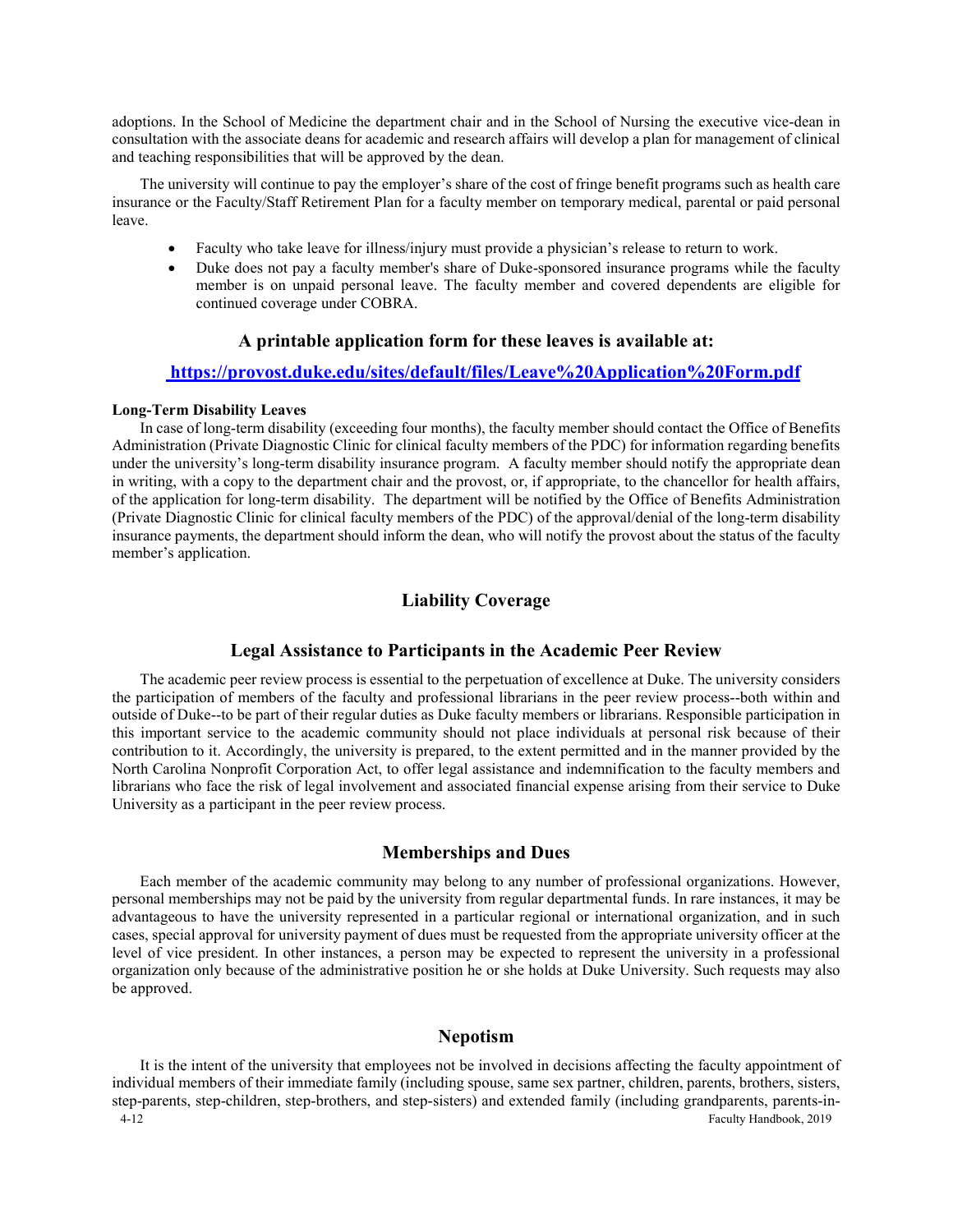law, brother-in-law, sister-in-law, son-in-law, daughter-in-law, aunts, uncles, grandchildren, and great grandparents). In exceptional cases where the relative is clearly demonstrated to have unique and unusual skills necessary for the position and these skills are not readily available in the labor market, a waiver may be sought. When such conditions exist, a written request for a waiver must be submitted to the provost or his or her designee for approval prior to offering an appointment. Spouses or relatives may be employed, however, as collaborators in subsidized research projects where such collaboration has been specifically approved by the sponsoring agency.

In cases where a waiver has been approved, an individual may be in a position to effect personnel actions (such as retention, promotion, salary, and leaves of absence) affecting members of the individual's immediate and additional family. Prior authorization for these personnel actions must come from the individual's department chair, or in cases where the relative is that of the department chair, the provost or his or her designee.

For the policy regarding employment of relatives in biweekly positions, refer to the HR Policy Manual: Recruitment, Hiring, Transfer (Policy 02.05).

## **Non-Tenure Track Contract Extension**

For a regular rank, non-tenure track faculty member on a multiple-year appointment, the same provisions as above shall apply to the extension of the term of their appointment.

# **Resignation**

Faculty members are expected to follow the general code of ethics of American universities and should resign from the university prior to May 1 if the resignation is to become effective the next academic year. If possible, notification as early as March 1 is appreciated. A person wishing to resign should first inform the department chair and dean and then write a letter of resignation to the dean with a copy to the provost or write the dean, School of Medicine/vice chancellor for medical center academic affairs directly. The letter should include the date on which the appointment is to terminate.

### **Retirement**

Faculty members' eligibility for full or partial retirement benefits is determined by the appropriate plan document. Discussions should be initiated with the chair of the department or director of the unit in which the faculty member serves at least one year prior to that in question. Tenured faculty members, upon retirement, relinquish privileges associated solely with tenured faculty status (e.g., voting rights with respect to Promotion and Tenure for tenure track faculty [see Chapter 3]).

### **Pre-Retirement Years**

A faculty member wishing to reduce his or her Duke faculty responsibilities gradually prior to full retirement, should initiate discussions with his or her chair, or dean, or director. The Flexible Work Arrangements Policy (appears earlier in this chapter) was designed for use in these situations.

#### **Retirement Planning Guide for Faculty**

Please refer to the Benefits Office website for useful information to use while planning for retirement: <https://hr.duke.edu/benefits/retirement/retirement-planning-guide>

#### **Emeritus Status**

By action of the Board of Trustees, and after recommendation by the dean and the provost and approval by the president, regular rank faculty members who retire at age sixty-five or over, or who have served the university for at least ten years, may receive the emeritus title of the same faculty rank they held at retirement. Along with this title go certain privileges, such as inclusion in faculty mailing lists and invitations to attend appropriate university functions. In addition, of course, are the financial benefits available to all eligible retired faculty.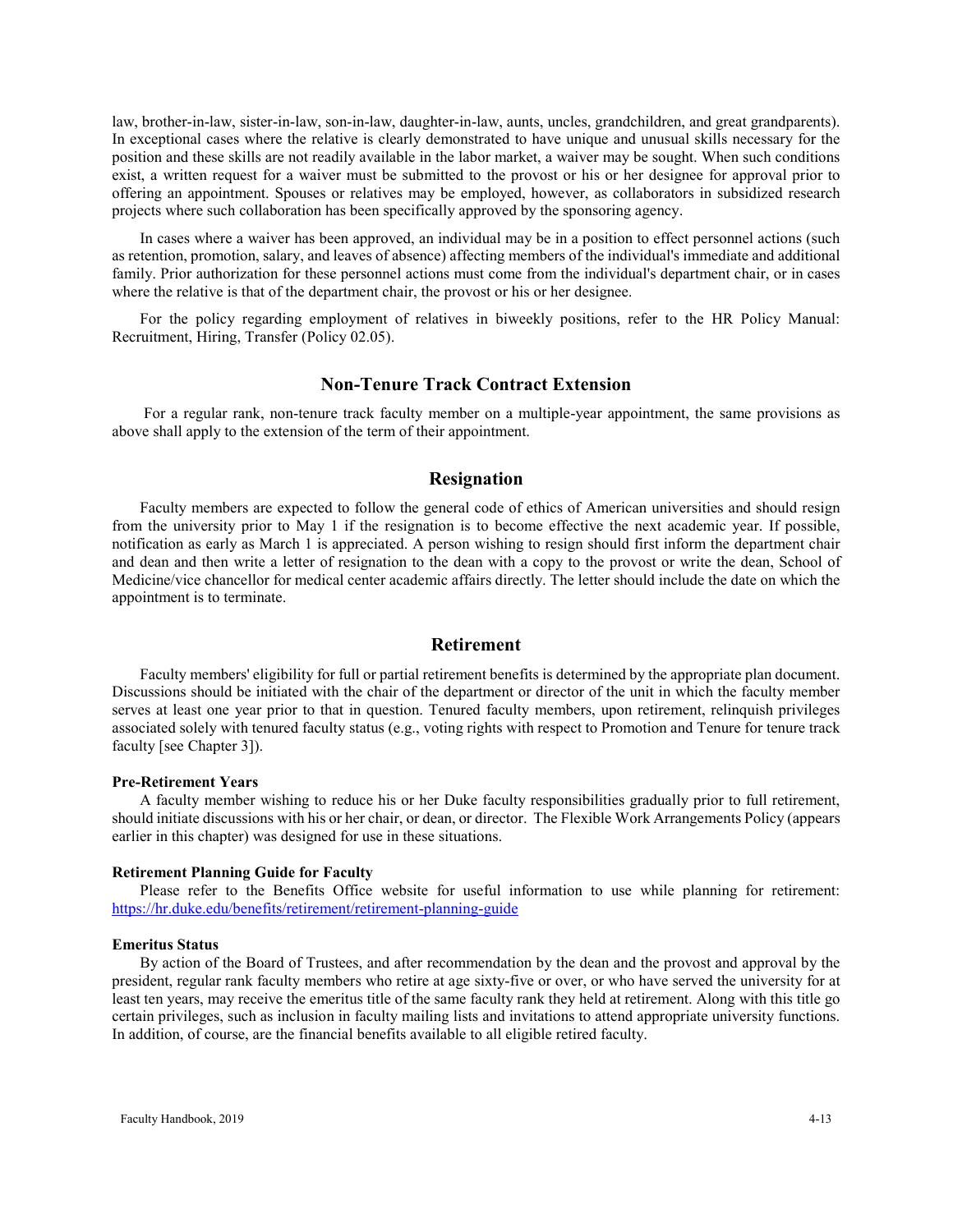### **Emeritus Faculty Services and Facilities Use**

*Athletic Facilities*: Emeriti will have access to all Duke recreational facilities on the same basis as active faculty (as it relates to individual memberships).

*Computing Services*: Emeriti will have free access to the use of central university computing services, including email and other services accessed through NetID authentication, and support from the OIT Service Desk through phone, live chat, email and service at the Link in Perkins Library (see<http://oit.duke.edu/help/> for more information and normal business hours).

*Directory Listing*: Emeriti shall be listed in the Duke Directory, which can be accessed at [https://directory.duke.edu](https://directory.duke.edu/) .

*Duke Chronicle and Duke Today*: Emeriti can subscribe to a variety of Duke newsletters by visiting the website, [http://today.duke.edu/subscribe.](http://today.duke.edu/subscribe) Emeriti regularly using a campus office can obtain copies of the Duke Chronicle and other official university publications (print and electronic) in the same manner as active faculty. Those wanting to receive the Chronicle at their home address should contact the Chronicle Business Office at (919) 684- 3811. Emeriti are also encouraged to get daily news about Duke and the campus at Duke Today, an online electronic newspaper[, http://today.duke.edu/.](http://today.duke.edu/) Emeriti faculty with Duke email addresses may also post classifieds in the Trading Post on the DukeList website, [http://dukelist.duke.edu/.](http://dukelist.duke.edu/) Emeriti faculty may also sign up to receive The Duke Daily, a daily electronic newsletter for the campus community that will begin in 2019. To subscribe, send an email to [dukedaily@duke.edu.](mailto:dukedaily@duke.edu)

*Health Insurance*: Emeriti faculty should check the benefits guide and/or contact the Duke Benefits Office to determine eligibility and access the necessary forms and procedures to follow. (919-684-5600, [http://www.hr.duke.edu/benefits/\)](http://www.hr.duke.edu/benefits/)

*Interaction with University Administration*: Emeriti should submit inquiries and requests to their departmental chair or dean as the specific issue warrants. Emeriti can direct inquiries and requests that fall outside of departmental and/or school considerations to the designated Assistant for Emeritus Affairs in the Office of the Provost.

*Identification Cards:* Emeriti faculty may maintain their Duke identification cards as they will remain active. The Duke Identification Card can enable the emeriti faculty member to join the gym and check out library books.

*Library Privileges*: Emeriti will have full use of the Duke University Libraries and library resources.

*Mail*: Mail services shall be provided by the department for emeriti.

*Parking Privileges*: Parking for emeriti will, with the exception of premium lots, be fully subsidized by the provost and dean, School of Medicine through June, 2021. This policy will be reviewed every two years.

*Principal Investigator Eligibility*: Participation as a Principal Investigator is conditional on the approval by the Dean and provost, and upon the availability of departmental and other necessary resources.

*Space*: While office space is not an entitlement for emeriti, they may request their dean to allocate such space to them. The dean, on the advice of the departmental chair, will weigh the request against alternative uses of the space in advancing the scholarly purposes of the university. If space is allocated, it will be for a maximum of two years with the option of renewing the space with subsequent requests. Laboratory space can be provided, subject to the same guidelines described above, for those individuals who maintain an active research program that is characterized by sufficient external funding to maintain their research activities and contributions to the discipline through the publication of the products of their research in relevant professional venues.

# **Tenure Clock Relief [5](#page-13-0)**

A non-tenured member of the faculty shall be eligible for an extension of the tenure probationary period for life events that can reasonably be expected to markedly delay the research process. Extensions can be for either one or

<span id="page-13-0"></span> <sup>5</sup> This policy becomes effective July 1, 2003. Tenure clock relief will not be afforded retroactively for life events occurring prior to the effective date of this policy. Expansion of the tenure clock relief for parental leave to one year begins January 1, 2006. #6 under the life events that can be

<sup>4-14</sup> Faculty Handbook, 2019 expected to markedly delay the research process becomes effective July 1, 2007. #1 under life events was revised effective January 9, 2013.